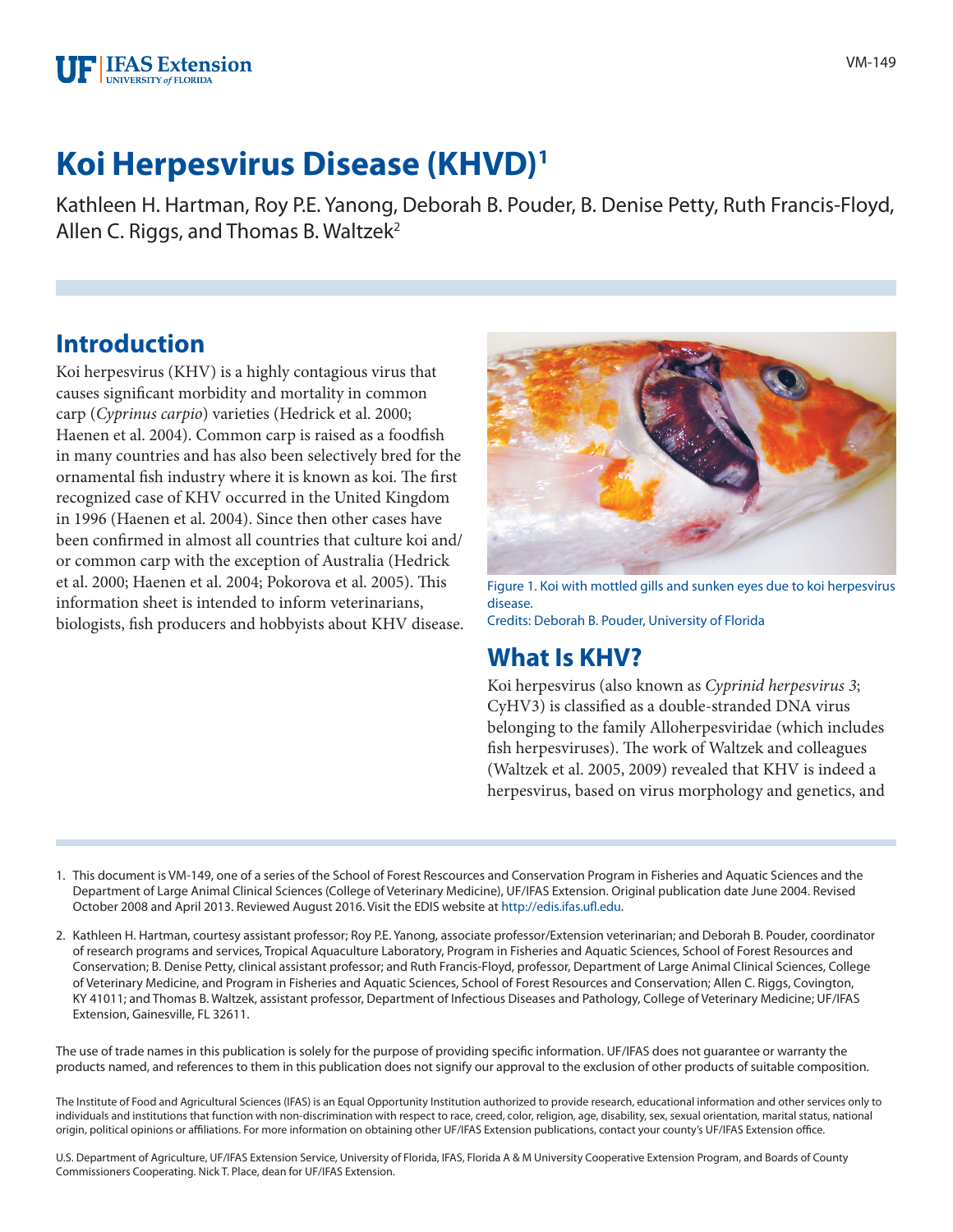is closely related to carp pox virus (*Cyprinid herpesvirus 1*; CyHV1) and goldfish hematopoietic necrosis virus (*Cyprinid herpesvirus 2*; CyHV2). Koi herpesvirus disease has been diagnosed in koi and common carp (Hedrick et al. 2000; OATA 2001). Other cyprinids (e.g., goldfish; *Carassius auratus* and grass carp; *Ctenopharyngodon idella*) and non-cyprinid species are typically unaffected by KHV, although KHV DNA has been detected in the tissues of goldfish and other fish species exposed to the virus using polymerase chain reaction (PCR) testing methods (El-Matbouli et al. 2007; Sadler et al. 2008; Bergmann et al. 2009; Kempter et al. 2009). Hybrid goldfish (male goldfish *C. auratus* x female common carp *C. carpio*) were moderately resistant to mortality following experimental infection with KHV (Hedrick et al. 2006). Whether hybrid common carp, other cyprinids, or non-cyprinid species can harbor KHV and later transmit the disease to naïve common carp varieties remains controversial.

Koi herpesvirus disease (KHVD) affects fish of various ages, often resulting in 80–100% mortality in susceptible populations when water temperatures are between 60° and 77°F (16° and 25 °C) (Haenen et al. 2004). However, as with other herpesviral infections, KHV may remain in the infected fish for life; therefore, fish that recover from a KHV outbreak should be considered as carriers of the virus (Petty and Fraser 2005; St. Hilaire et al. 2005; Eide et al. 2011).

### **What are the signs of KHV?**

 Clinical signs of KHV are often non-specific. Mortality may begin very rapidly in infected populations, with deaths starting within 24 to 48 hours after the initial onset of clinical signs. In experimental studies, 82% of fish exposed to the virus at a water temperature of 72°F (22°C) died within the first 15 days (Ronen et al. 2003). KHV infection may produce severe gill lesions which exhibit as gill mottling with red and white patches (Figure 1) (may be similar to columnaris disease signs; [SRAC publication #479b on](https://srac.tamu.edu/index.cfm/event/getFactSheet/whichfactsheet/128/)  [Columnaris Disease](https://srac.tamu.edu/index.cfm/event/getFactSheet/whichfactsheet/128/)). The white patches are due to necrosis (death) of the gill tissue. Gill lesions caused by KHV disease are the most common clinical signs in affected koi. Other external signs of KHV may include bleeding gills, sunken eyes, and pale patches on the skin. Some KHV infected koi may have a notched nose (Goodwin 2012). In some cases, secondary bacterial and parasitic infections may be the most obvious problem, masking the damage caused by the primary viral infection. Microscopic examination of gill biopsies often reveals high numbers of bacteria and various parasites (Hedrick et al. 2000; Haenen et al. 2004).

Internal signs of KHVD are variable and non-specific but may include greater than normal adhesions in the body cavity and enlargement and/or mottled appearance of internal organs (Hedrick et al. 2000; Haenen et al 2004).

Behaviorally, affected fish often remain near the surface, swim lethargically and may exhibit respiratory distress and uncoordinated swimming.

# **How do fish get infected with KHV?**

Methods of spreading (transmission) of KHV include direct contact with infected fish, contact with fluids from infected fish; and contact with water, mud, or other fomites/vectors that have come into contact with contaminated systems. The infectious virus primarily enters susceptible fish through the skin, including gill tissue (Costes et al. 2009). Depending upon water temperature, susceptible fish that are exposed to KHV may either become infected, develop disease, and die; or they may survive the initial outbreak of the disease and become carriers of the virus (Petty and Fraser 2005; St. Hilaire et al. 2005; Eide et al. 2011). Fish that survive exposure to KHV or receive the KHV vaccine may become immunized and develop a level of protection against the virus, although the length of protection remains unknown (Ronen et al. 2003; Perelberg et al. 2008). Survivors of KHV outbreaks may become carriers of the virus and may be capable of spreading the disease to susceptible fish. These carrier fish may not show signs of KHV infection although they may be carrying and/or shedding the virus.

### **How does water temperature affect KHV disease?**

KHV disease (KHVD) outbreaks typically occur in spring and autumn when water temperatures are between 60° and 77°F (16° and 25 °C) with an incubation period of 7–21 days depending upon water temperature (Haenen et al. 2004). KHVD at temperatures as low as 60°F (15.5–16°C) has been reported in common carp outbreaks in Japan, and experimental trials have shown that the virus can induce mortality up to about 82°F (28°C). Warmer water temperatures more rapidly induce clinical disease as compared to fish held at lower temperatures. At lower water temperatures (e.g., 55°F [13°C]), the virus can infect fish without inducing clinical signs of disease, but when permissive water temperatures are again experienced, the fish show typical KHV signs and may die (Gilad et al*.* 2003; St. Hilaire et al. 2005).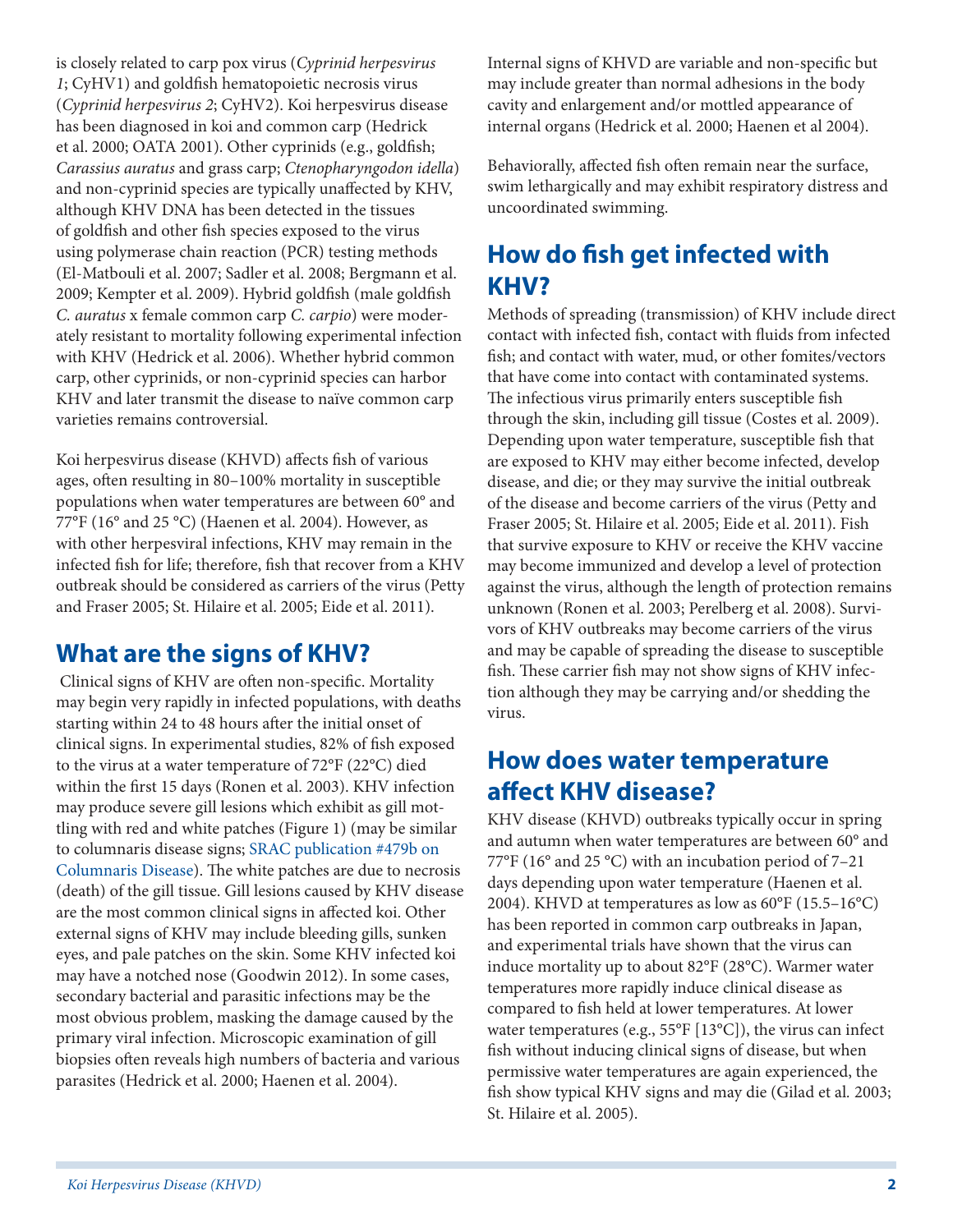# **How do I know if my fish have KHV?**

Positive diagnosis of KHV requires the assistance of a veterinarian or fish health specialist and a fish disease diagnostic laboratory. Diagnostic identification of KHV may be accomplished by several direct and indirect methods. Direct methods are procedures that detect actual virus or "pieces" of virus. Indirect methods are procedures that determine whether a fish has mounted an immune response against KHV following exposure to virus by measuring anti-KHV antibody levels in the blood (Adkison et al. 2005; St-Hilaire et al. 2005, 2009).

Direct methods used to identify KHV include: 1) virus isolation and identification (i.e., growing the virus) using a susceptible cell line such as the Koi Fin (KF-1) cell line {optimal growth observed at temperatures between 59° and 77°F (15° and 25°C)} and 2) PCR techniques (i.e., testing for the presence of KHV DNA). For these direct diagnostic tests, tissues are removed from fish that are collected alive then euthanized. Isolation and detection of the virus in tissues from fish dead longer than a few hours may be unreliable. Non-lethal direct diagnostic tests are available on samples such as blood, fecal material, mucus and gill clips (i.e., biopsies), but these tests may yield less definitive or less accurate results. A positive cell culture test indicates an active, ongoing infection with KHV. Positive detection of KHV DNA using PCR indicates that the virus is present, so it can be used to confirm KHV disease in clinically sick fish and perhaps even to identify carriers (Eide et al. 2011).

One indirect testing method for KHV that has been widely used is the enzyme-linked immunosorbent assay (ELISA). The KHV ELISA uses a blood sample and, therefore, is a non-lethal diagnostic tool. ELISA data can provide evidence that a fish is currently mounting, or has previously mounted, an immune response (i.e., production of antibodies) against KHV. A positive ELISA test for KHV indicates that the fish has produced antibodies against KHV after a previous exposure to the virus. However, antibodyproducing immune cells take time to become activated, and over time, if a fish is no longer sick, anti-KHV antibody production may slow down or stop. Therefore, ELISA may not be able to detect antibodies to KHV if the infection occurred years before or if the fish has not yet had time to produce antibodies.

Negative results by either direct or indirect tests do not necessarily mean fish are not carriers. There is no test that definitively detects all carriers or survivors.

### **Is there treatment for KHV?**

There is no treatment for KHV. Antiviral drugs are not available to treat KHV or any other viral diseases of cultured fish. Studies have shown that koi may survive an outbreak of KHV if water temperatures are increased to 86°F (30°C) during the outbreak (Ronen et al. 2003). However, this technique only marginally increases survival rates, and artificially raising water temperatures above 80°F in holding facilities may result in an increased occurrence of other more common bacterial and parasitic diseases. High water temperatures are not generally recommended for routine husbandry and management of koi and common carp. In addition, and more importantly, koi which survive a KHV outbreak or those exposed at high water temperatures may become carriers of the virus. These carrier koi are a source of the disease to susceptible fish when conditions are appropriate for viral shedding and infection. Due to previous exposure and immunization to the virus, carrier fish will typically not succumb to KHV disease or show signs of clinical infection.

Recently, USDA APHIS approved the use of an attenuated live vaccine for prevention of KHVD, to be administered to common carp or koi heavier than 100 grams (the vaccine is not approved for use in broodstock). The vaccine, originally developed by an Israeli research group (Ronen et al. 2003), generates high anti-KHV antibody titers and protects vaccinated common carp or koi upon subsequent viral challenge (Ronen et al. 2003; Perelberg et al. 2008). However, concerns have been raised regarding the efficacy of the vaccine and the length of protection afforded vaccinated fish. Currently, it is unknown whether vaccinated fish become carriers of the vaccine strain or if they are protected against infection by the wild-type strain which would pose a threat to unvaccinated common carp. Another challenge with regards to the vaccine is that no diagnostic tests are commercially available that can differentiate vaccinated versus naturally infected/exposed fish.

Because KHV outbreaks have caused large losses at koi and common carp facilities and because there is concern that survivors are carriers, anyone with koi that have been diagnosed with KHV should consider depopulation (eliminating the entire population) as a logical option. All materials and systems that the infected fish have contacted should be cleaned and disinfected.

Viral particles in environmental water may remain infectious for up to three days (Shimizu et al. 2006). However, common disinfection protocols (see below) may be used to eliminate the virus from water systems and equipment.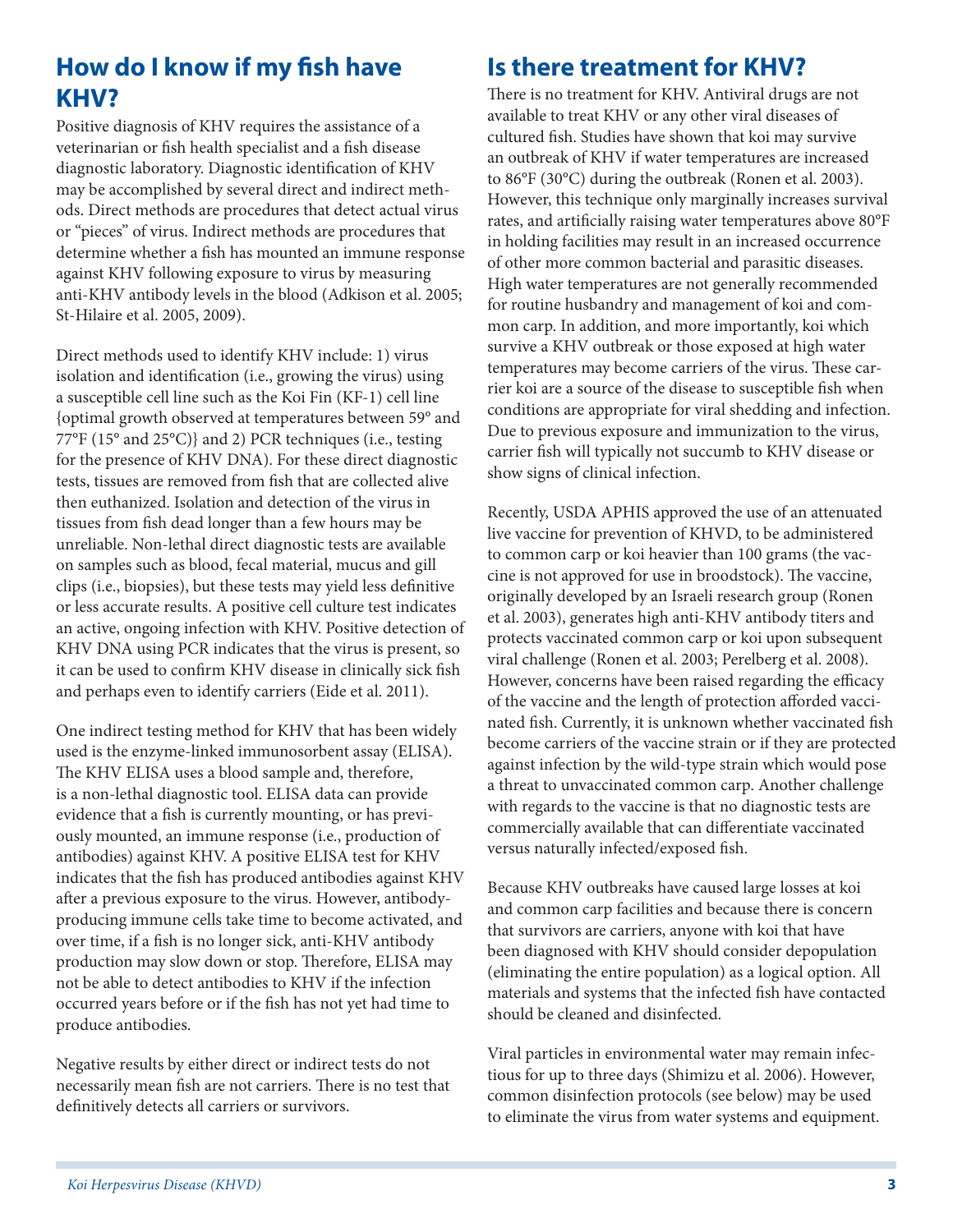Biofilters and biofilter media exposed to the virus should also be thoroughly cleaned and disinfected. Prior to disinfection, equipment should be cleaned of debris or organic build-up, as these may reduce the effectiveness of the disinfectant. Chlorine solutions (e.g., household bleach) may be used to disinfect large equipment or systems without fish. The recommended protocol for chlorine is 200 ppm (200 mg/L) for one hour (Noga 1996). Proper dosing of this active ingredient depends upon the type of chlorine used. For household bleach, which is 5.25% sodium hypochlorite per liter, 35 milliliters per gallon of water will give 200 mg/L final concentration.

Quaternary ammonium compounds (QACs) may also be used for systems and equipment. Quaternary ammonium compounds are gentler on nets than chlorine solutions. The recommended QAC concentration for disinfection is 500 ppm (500 mg/L) for one hour (Noga 1996). Proper dosing of QACs depends upon the type/concentration in the mixture used because concentrations will vary depending upon the product used. Different QAC products may range from 10% to 50% active ingredient. For example, Roccal-D Plus® (Pharmacia & Upjohn Company, Pfizer) is approximately 24% active ingredient; therefore, a final treatment concentration of 500 mg/L would require about 7.9 mL of Roccal-D Plus® per gallon of water. Rinse thoroughly after use of any type of disinfectant to eliminate residual disinfectant which may kill fish.

### **How can KHV be prevented?**

Prior to obtaining any fish, first ask the supplier if there have been any major unexplained losses in the population. Monitoring and testing for KHV may be done by laboratory tests, so ask suppliers if any testing for KHV has been done and request a copy of lab result documentation. The best way to prevent KHV is to know your fish suppliers and to have a good working relationship with them.

Quarantine (that is, separation from other koi) is the most dependable method to avoid the introduction of pathogens into a pond or facility. To implement an effective quarantine procedure, all new fish must be kept in a separate system, ideally in a different building or area from the resident fish. Resident fish should be fed, handled, and maintained before the new fish. The quarantined fish require dedicated equipment such as nets, buckets, and siphon hoses that are used only for them. In addition, foot baths and hand washes should be used by anyone entering and leaving the quarantine area. Fish should be quarantined for a minimum of 30 days. Specifically for KHV, new koi should be quarantined in water that is 75°F (24°C) for at least 30 days.

At the conclusion of the quarantine period, any sick fish should be examined by a veterinarian and/or diagnostic lab to rule out KHV or other diseases. If all fish appear healthy, blood samples should be collected from these quarantined fish and submitted for antibody detection using ELISA. (Atkinson et al. 2005; St. Hilaire et al. 2009)

Koi hobbyists are encouraged to promote the use of English-style koi shows, which keep different sources (owners) of koi separated during the show and judging. Additionally, separate nets, siphon hoses, and other equipment should be used by all show participants for their own fish. The Japanese-style of show, in which koi from different owners are placed together in the same tank, may result in the spread of disease among susceptible fish. Regardless of the show style, fish returning from shows should be quarantined for a minimum of 30 days and held at 75°F prior to being placed back into the general population. For added security, blood sampling antibody testing may be helpful. Survivors (fish that have previously been exposed to KHV disease) should never be taken to a koi show.

At the end of the quarantine period and before placing all fish together, place several new koi with several koi from the established population in a separate area away from the rest of the established population and watch them for signs of disease. This "test" can help determine with a smaller number of fish whether placing the two populations together following quarantine could cause problems. Unfortunately, there are no guarantees.

### **Whom should I contact if I suspect my fish have KHV or if I want more information?**

Commercial fish producers, wholesalers, and retailers in Florida may contact one of the following University of Florida Fish Disease Diagnostic Labs\*:

#### **In north Florida:**

Thomas B. Waltzek Wildlife and Aquatic Veterinary Disease Laboratory (WAVDL) Aquatic Pathobiology University of Florida Bldg. 471, 2173 Mowry Road Gainesville, Florida 32611 (352) 273-5202 Email: tbwaltzek@ufl.edu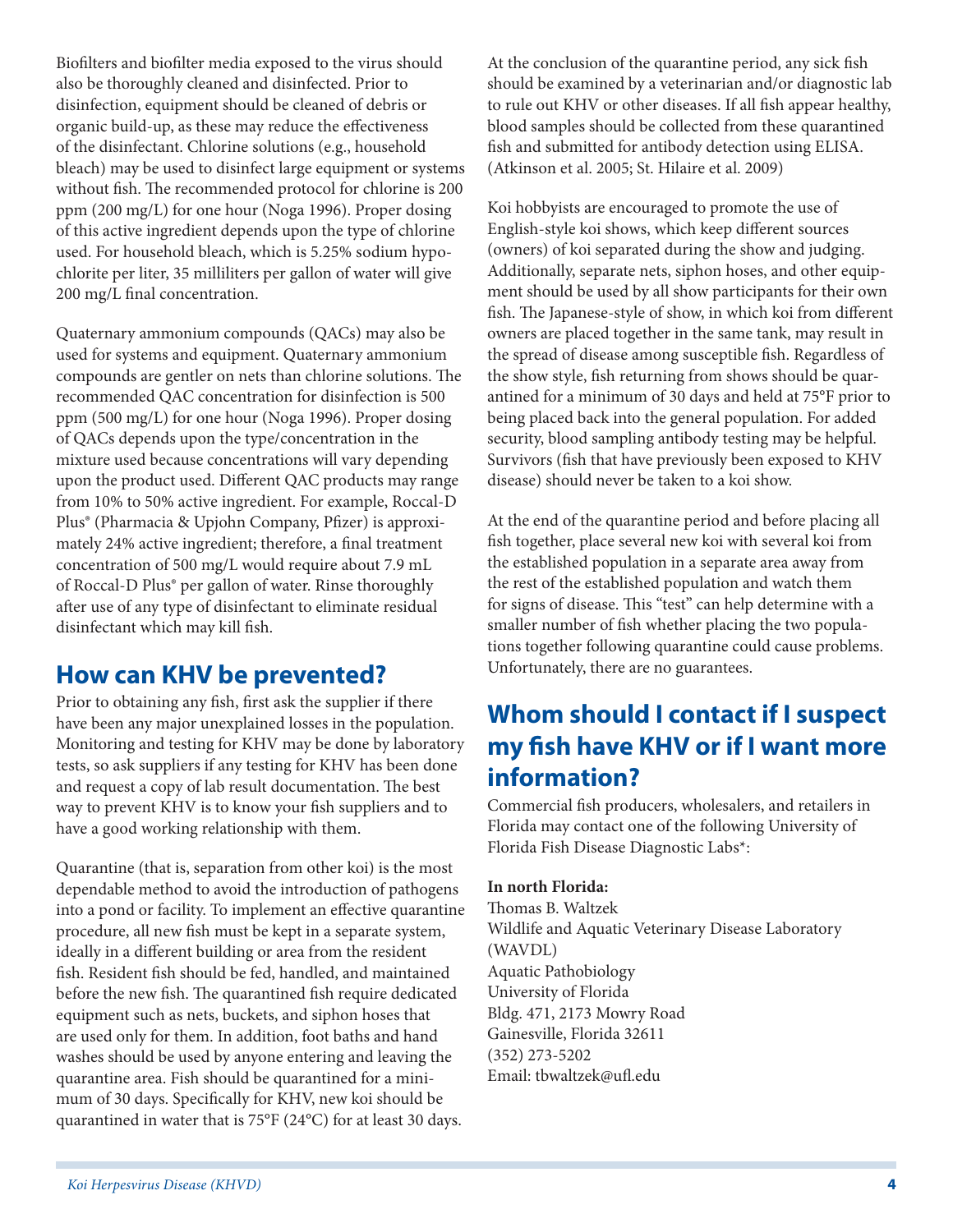#### **In south Florida:**

Roy P. E. Yanong or Deborah Pouder Tropical Aquaculture Laboratory Fish Disease Diagnostic Lab University of Florida 1408 24th St. SE 33570 Ruskin, Florida (813) 671-5230 <http://tal.ifas.ufl.edu>

\*Please note: These labs accept cases from commercial fish producers, wholesalers and retailers only.

Hobbyists and personal koi pond owners (or commercial fish producers, wholesalers, and retailers outside Florida) may search for an aquatic veterinarian or aquatic diagnostic laboratory in their area on the AquaVetMed website ([http://](http://www.aquavetmed.info) [www.aquavetmed.info](http://www.aquavetmed.info)) or [http://www.myveterinarian.com/](http://www.myveterinarian.com/avma/vclPublic/#) [avma/vclPublic/#](http://www.myveterinarian.com/avma/vclPublic/#).

### **What are the regulatory considerations associated With KHV?**

As of January 2007, KHV was added to the World Organization for Animal Health (OIE; www.oie.int) disease list for fish. Because of this listing the United States Department of Agriculture Animal and Plant Health Inspection Service (USDA APHIS) asks that accredited veterinarians and diagnostic laboratories report positive cases of KHV to the area veterinarian-in-charge (AVIC) of the state where the fish originated. However, no client information (e.g., name, address) will be requested. This information will help USDA determine what the prevalence of KHV is in the United States. USDA APHIS has no import health requirements specific for KHV for koi or other fish moving interstate or internationally. There is no mandatory depopulation for populations of koi infected with KHV. It is up to the owner of those animals and their veterinarian to decide what course to take.

Koi breeders, dealers, exhibitors, and veterinarians should be aware of international export health regulations regarding the movement of KHV-vaccinated fish. The import requirements for some countries specify that KHV-vaccinated fish will not be permitted entry. Please check the APHIS website for state and international health requirements (listed respectively): [http://www.aphis.](http://www.aphis.usda.gov/animal_health/animal_dis_spec/aquaculture/aquastates.shtml) [usda.gov/animal\\_health/animal\\_dis\\_spec/aquaculture/](http://www.aphis.usda.gov/animal_health/animal_dis_spec/aquaculture/aquastates.shtml) [aquastates.shtml](http://www.aphis.usda.gov/animal_health/animal_dis_spec/aquaculture/aquastates.shtml)

#### <http://www.aphis.usda.gov/regulations/vs/iregs/animals/>

Or contact the local USDA APHIS VS Area Office for assistance ([http://www.aphis.usda.gov/animal\\_health/](http://www.aphis.usda.gov/animal_health/area_offices/) [area\\_offices/](http://www.aphis.usda.gov/animal_health/area_offices/)).

### **Can humans get KHV?**

There is no zoonotic concern with KHV. The herpesvirus responsible for causing KHV disease in fish will *not* cause disease in humans.

### **How does KHV differ from other viral diseases?**

It is important to differentiate KHV from other viruses that may cause disease in carp and koi. Two other important viral diseases recognized in carp are spring viremia of carp (SVC) and carp pox (*Cyprinid herpesvirus 1*; CyHV1). These diseases have significantly different management and regulatory implications (Table 1). Both KHV and SVC are now listed as notifiable fish diseases by the OIE. However, within the US, SVC is considered a foreign or exotic (not present) fish disease of aquacultured susceptible species and, as such, the accredited veterinarian or laboratory is required to notify confirmed outbreaks to USDA APHIS Veterinary Services officials who will, in turn, notify the OIE. By comparison, KHV is considered to be widespread in the United States. USDA APHIS asks accredited veterinarians and laboratories to report cases of KHV to the area veterinarian-in-charge (AVIC) of the state where the outbreak is occurring. The information will help USDA determine what the true prevalence of KHV is in the US. However, every outbreak of KHV will not be notified to the OIE.

Spring viremia of carp disease is caused by a singlestranded RNA virus, *Rhabdovirus carpio*, and has been reported in common carp and koi (*C. carpio*), grass carp (*C. idella*), bighead carp (*Aristichthys nobilis*), silver carp (*Hypophthalmichthys molitrix*), Crucian carp (*Carassius carassius*) and common goldfish (*C. auratus*). For more information on SVC see Table 1 and the UF/IFAS fact sheet "Spring Viremia of Carp" (VM-142).

Carp pox disease (*Cyprinid herpesvirus* 1; CyHV1) is caused by a different herpesvirus from KHV (*Herpesvirus cyprini*) that has a wide geographic distribution and affects common carp and koi. Carp pox typically causes smooth raised growths ("wart-like masses") on skin and fins of older fish but may be associated with high mortality in fry less than two months of age (Sano et al. 1990). Carp pox is not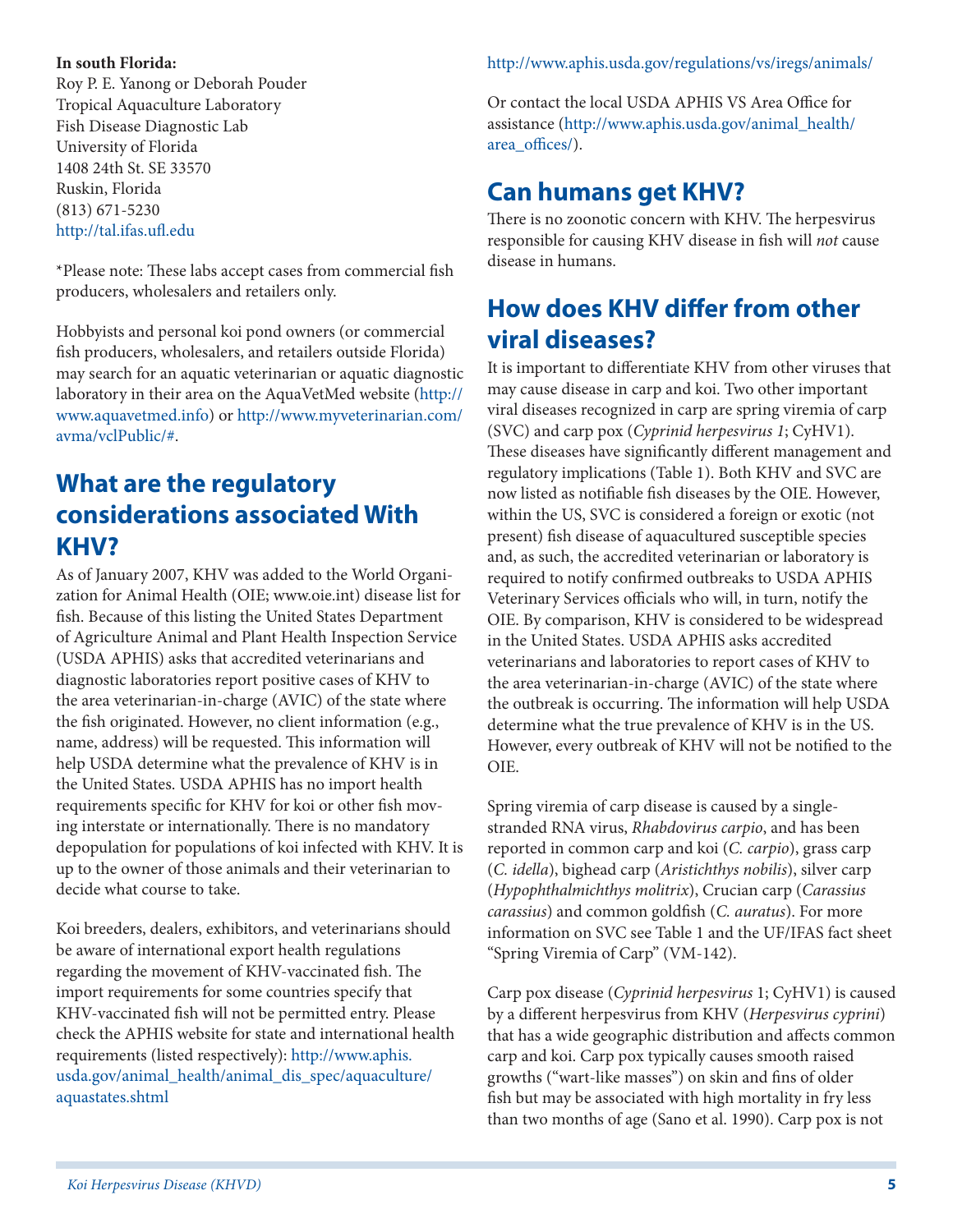a reportable or notifiable disease in the US. Water temperatures above 68° F (20°C) help reduce the skin and fin growths on older fish, but does not eliminate the virus from the fish (Table 1). In mature fish, carp pox is typically a non-lethal, self-limiting disease (i.e., most if not all growths will resolve at warmer temperatures on their own).

### **Summary**

Koi herpesvirus disease is a devastating disease of ornamental koi and common carp. There are several methods to detect various states of the infection. There is no effective treatment to rid the fish of the virus. Good management practices, including quarantine, testing, and appropriate husbandry, are vital components to preventing this disease for all koi and common carp producers, dealers, and hobbyists.

### **Glossary**

**Adhesions:** areas of internal tissues that stick together; may be normal in some species and a result of inflammation in others

**Ascites:** dropsy; a build-up of fluid in the body cavity

**Asymptomatic:** showing no signs of disease or infection

**Attenuated:** weakened; less pathogenic or less disease-causing

**AVIC:** USDA APHIS Area

Veterinarian-In-Charge. There is one AVIC per state

**Carrier:** an animal that harbors a disease-causing agent in its body without showing clinical signs of infection (i.e., they appear healthy but are capable of spreading disease under the right conditions)

**Clinical signs:** the observed physical or behavioral abnormalities

**CyHV1:** *Cyprinid herpesvirus 1*; the virus that causes carp/ koi pox

**CyHV2:** *Cyprinid herpesvirus* 2; the virus that causes hematopoietic necrosis herpesvirus of goldfish

**CyHV3**: *Cyprinid herpesvirus* 3; the virus that causes koi herpesvirus

**Common carp:** *Cyprinus carpio*; common carp are the original species of fish from which koi were developed for ornamental purposes

*Cyprinid herpesvirus 1***:** CyHV1; the virus that causes carp/ koi pox

*Cyprinid herpesvirus 2***:** CyHV2; the virus that causes hematopoietic necrosis herpesvirus of goldfish

*Cyprinid herpesvirus 3***:** CyHV3; the virus that causes koi herpesvirus

**DNA:** Deoxyribonucleic Acid; found in a cell's nucleus, DNA is the basic structure of genes

**Edema:** a buildup of fluids within tissues

**ELISA:** Enzyme-Linked Immunosorbent Assay; a lab method used to detect the presence of antibody to a virus

**Fomite:** an inanimate object or material (e.g., net, siphon hose) on which disease-causing agents may be spread

**Gene:** unit of heredity consisting of portions of DNA

**Intracoelomic:** within the body cavity

**KHV:** koi herpesvirus; the name of the virus that causes koi herpesvirus disease

**Koi:** a common carp that has been selectively bred for ornamental purposes

**Morbidity:** disease or sickness

**Naïve fish:** a fish that has not been exposed or infected by a pathogen

**Necrosis:** death of tissue

**Necrotic:** dead

**Notifiable disease:** a disease which must, by law, be reported to the proper federal (USDA APHIS Veterinary Services) and state (state veterinarian) officials when positively diagnosed

**OATA:** Ornamental Aquatic Trade Association; a British organization representing the interests of ornamental fish importers, breeders, wholesalers, retailers, and manufacturers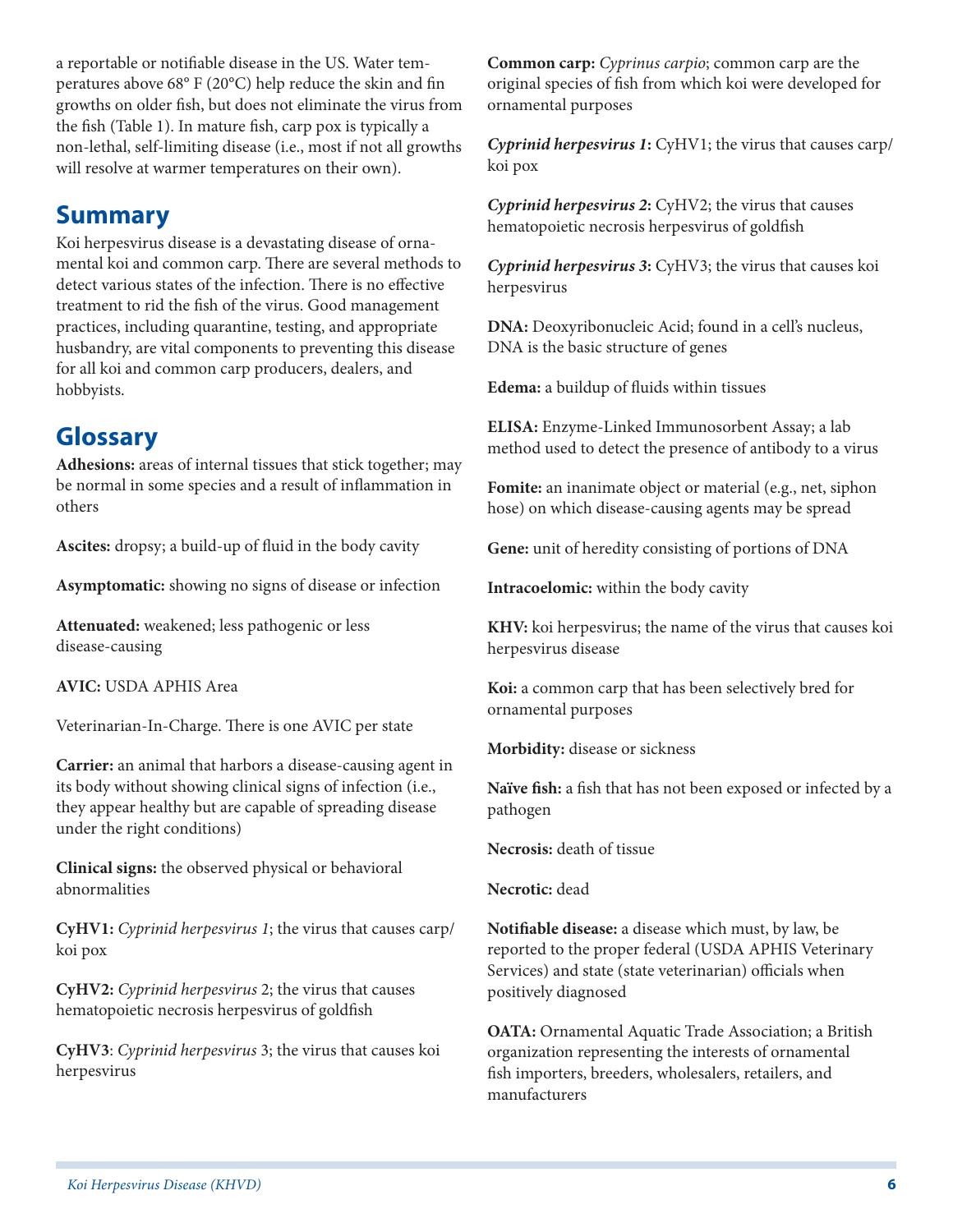**PCR:** Polymerase Chain Reaction; an advanced molecular method used to identify the presence of specific pieces of an organism's genes (DNA)

**Reportable disease**: same as notifiable disease; a disease which must, by law, be reported to the proper federal (USDA APHIS Veterinary Services) and state (state veterinarian) officials when positively diagnosed

**Self-limiting:** does not cause major disease and usually heals or resolves on its own

**SVC:** spring viremia of carp

**Transmission:** the transfer of a pathogen from one animal to another

**USDA APHIS:** United States Department of Agriculture, Animal and Plant Health Inspection Service

**Vector:** a carrier (e.g., *Argulus*) which transfers an infective agent from one animal to another

**Virus neutralization (VN):** a lab method used to quantitate antibody to a specific viral pathogen

**Zoonotic:** a disease of animals (e.g., fish) that can be spread to, and cause disease in humans

### **References**

Bergmann SM, Schutze H, Fischer U, Fichtner D, Riechardt M, Meyer K, Schrudde D, Kempter J. (2009b). "Detection of koi herpes virus (KHV) genome in apparently healthy fish." *Bulletin of the European Association of Fish Pathologists.* 29:145–152.

Costes B, Stalin Raj V, Michel B, Fournier G, Thirion M, Gillet L, Mast J, Lieffrig F, Bremont M, Vanderplasschen A. (2009). "The major portal of entry of koi herpesvirus in *Cyprinus carpio* is the skin." *J Virol* 83:2819–2830.

Eide K, T Miller-Morgan, J Heidel, R Bildfell, L Jin. (2011). "Results of total DNA measurement in koi by tissue koi herpesvirus real-time PCR." *Journal of Virological Methods* 172:81–84.

El-Matbouli M, Saleh M, Soliman H. (2007). "Detection of cyprinid herpesvirus type 3 in goldfish cohabiting with CyHV3-infected koi carp (*Cyprinus carpio koi*)." *Veterinary Record* 161:792–793.

Gilad O, Yun S, Adkison MA, Way K, Willits NH, Bercovier H, Hedrick RP. (2003). "Molecular comparison of isolates of an emerging fish pathogen, koi herpesvirus, and the effect of water temperature on mortality of experimentally infected koi." *J Gen Virol* 84:2661–2668.

Goodwin A. (2012). "Herpesviruses in Fish." Southern Regional Aquaculture Center (SRAC) publication No. 4710, May 2012.

Haenen OLM, Way K, Bergmann SM, Ariel E. (2004). "The emergence of koi herpesvirus and its significance to European aquaculture." *Bulletin of the European Association of Fish Pathologists* 24:293–307.

Hedrick RP, O Gilad, S Yun, JV Spangenberg, GD Marty, RW Nordhausen, MJ Kebus, H Bercovier, and A Eldar. (2000). "A herpesvirus associated with mass mortality of juvenile and adult koi, a strain of common carp." J*ournal of Aquatic Animal Health* 12:44–57.

Hedrick RP, Waltzek TB, McDowell TS. (2006). "Susceptibility of koi carp, common carp, goldfish, and goldfish x common carp hybrids to Cyprinid herpesvirus 2 and Cyprinid herpesvirus 3." *Journal of Aquatic Animal Health* 18:26–34.

Kempter J, Sadowski J, Schutze H, Fischer U, Dauber M, Fichtner D, Panicz R, Bergmann SM. (2009). "Koi herpes virus: do acipenserid restitution programs pose a threat to carp farms in the disease-free zones?" *Acta Ichthyologica Et Piscatoria* 19:119–126.

Noga, E J. (2010). "Fish disease: diagnosis and treatment." *Wiley-Blackwell, Ames, IA.*

Office International des Epizooties. (2012). "Diseases listed by the OIE." *Aquatic Animal Health Code, 15th Edition, OIE Aquatic Animal Health Standards Commission (Aquatic Animals Commission)*, Office International des Epizooties. Available: [www.oie.int/eng/normes/fcode/en\\_sommaire.](www.oie.int/eng/normes/fcode/en_sommaire.htm) [htm](www.oie.int/eng/normes/fcode/en_sommaire.htm). (September 2012)

Ornamental Aquatic Trade Association (OATA) (2001) Koi herpes virus (KHV). OATA, Westbury, Wilts, United Kingdom.

Perelberg, A, M Smirnov, M Hutoran, A Diamant, Y Bejerano, and M Kotler. (2003). "Epidemiological description of a new viral disease afflicting cultured *Cyprinus carpio* in Israel." *The Israeli Journal of Aquaculture* 55(1):5–12.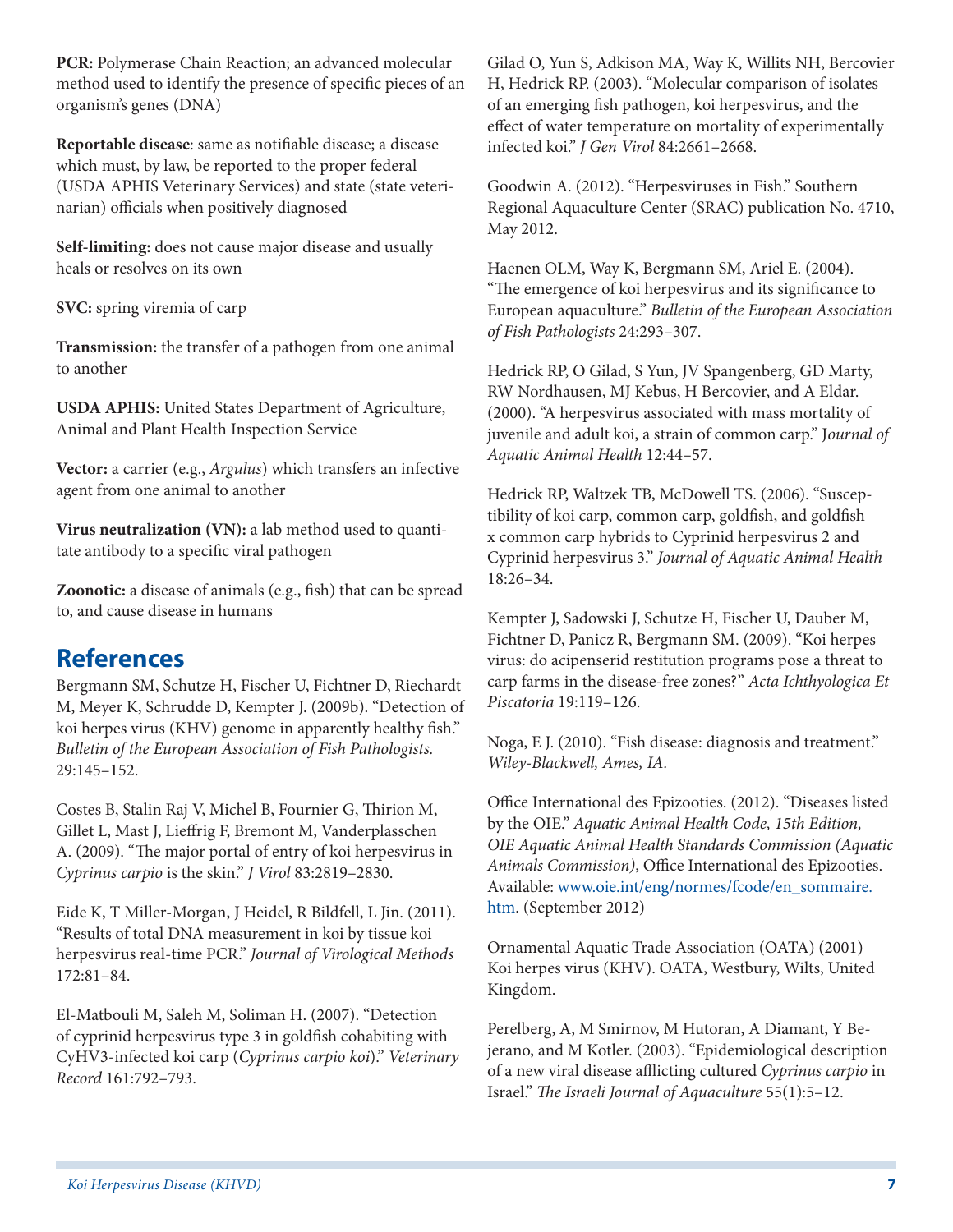Petty, BD and WA Fraser. (2005). "Viruses of pet fish." *Veterinary Clinics Exotic Animal Practice* 8:67–84.

Pokorova, D, T Vesely, V Piackova, S Reschova and J Hulova. (2005). "Current knowledge on koi herpesvirus (KHV): a review." *Vet Med–Czech* 50(4):139–147.

Ronen, A, A Perelberg, J Abramovitz, M Hutoran, S Tinman, I Bejerano, M Steinitz, and M Kotler. (2003). "Efficient vaccine against the virus causing a lethal disease in cultured *Cyprinus carpio*." *Vaccine* 21(32):4625–4743.

Sadler J, Marcecaux E, Goodwin AE. (2008). "Detection of koi herpesvirus (CyHV3) in goldfish, *Carassius auratus* (L.), exposed to infected koi." *Journal of Fish Diseases* 31:71–72.

Sano T, Morita N, Shima N, Akimoto M. (1990). "A preliminary report on pathogenicity and oncogenicity of cyprinid herpesvirus." *Bull Eur Ass Fish Path* 10:11–13.

Shimizu T, Yoshida N, Kasai H, Yoshimizu M. (2006). "Survival of koi herpesvirus (KHV) in environmental water." *Fish Path* 41:153–157.

St-Hilaire S, Beevers N, Joiner C, Hedrick RP, Way K. (2009). "Antibody response of two populations of common carp, *Cyprinus carpio* L., exposed to koi herpesvirus." *J Fish Dis* 32:311–320.

St-Hilaire S, Beevers N, Way K, Le Deuff RM, Martin P, Joiner C. (2005). "Reactivation of koi herpesvirus infections in common carp *Cyprinus carpio*." *Dis Aquat Org* 67:15–23.

Petty, BD, AC Riggs, R Klinger, R Yanong, and R Francis-Floyd. (2002). "Spring viremia of carp." University of Florida, Institute of Food and Agricultural Sciences, Fact Sheet VM-142, Gainesville. Available: [http://edis.ifas.ufl.](http://edis.ifas.ufl.edu/VM106) [edu/VM106](http://edis.ifas.ufl.edu/VM106). (September 2008)

Perelberg A, Ilouze M, Kotler M, Steinitz M. (2008). "Antibody response and resistance of *Cyprinus carpio* immunized with cyprinid herpes virus 3 (CyHV3)." *Vaccine* 26:3750–3756.

Waltzek, TB, G O Kelley, D M Stone, K Way, L Hanson, H Fukuda, I Hirono, T Aoki, AJ Davison and RP Hedrick. (2005). "Koiherpesvirus represents a third cyprinid herpesvirus (CyHV-3) in the family *Herpesviridae*." *Journal of General Virology* 86:1659–1667.

Waltzek TB, Kelley GO, Alfaro ME, Kurobe T, Davison AJ, Hedrick RP. (2009). "Phylogenetic relationships in the family *Alloherpesviridae*." *Dis Aquat Org* 84:179–194.